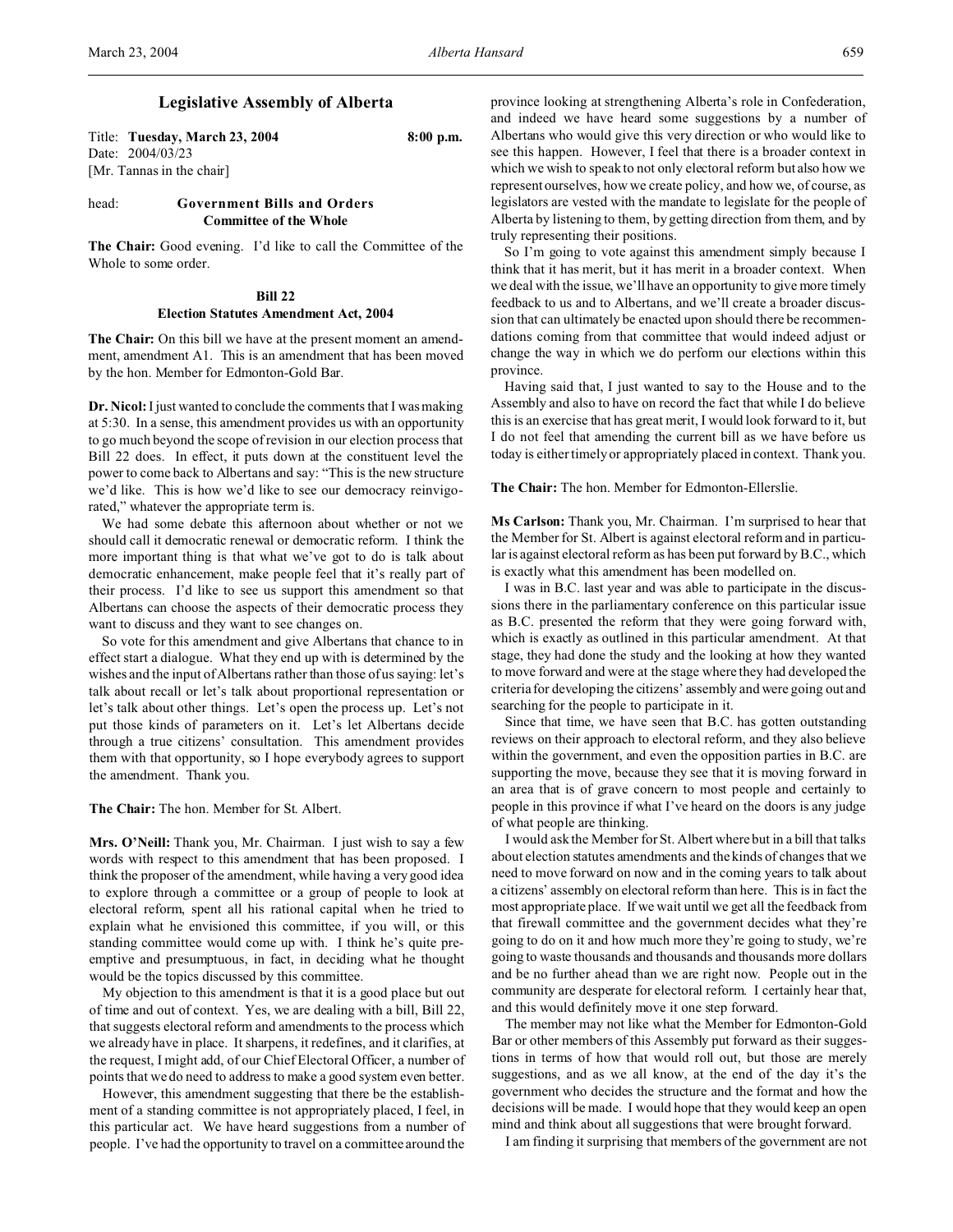supporting this amendment when we have heard for the past decade or more how supportive they are of political reform in general and how I have seen in their election campaigns that that has been a key component of what they promised to the people of this province. So here's a chance to step up to the plate and play, and I would expect that at least some members would be prepared to do that. I certainly am, and I'm certainly prepared to support what I think is a very strong and very good amendment.

With that, Mr. Chairman, I'll take my seat.

#### *8:10*

**The Chair:** The hon. Member for Edmonton-Mill Woods.

**Dr. Massey:** Yes. Thank you, Mr. Chairman. Just to say a few words in support of amendment A1. I think the world of electoral systems is changing rapidly. If you watch our neighbours to the south, there have been all kinds of innovations in their electoral processes: voting by computer from home – they've been trying to use the Internet in places as a way of encouraging voters to take part in elections, trying to use technology that will make more rapid the results on election night and more accurate results. There are a variety of innovations of electoral schemes being tried elsewhere, and I think the intent of this amendment would be to have Alberta at least look at proposals and then to examine the merits of those proposals.

The outcome, Mr. Chairman, could well be nothing. The committee could meet. They could make their recommendations, and the Legislature, which will have the final say, could decide not to engage in any of the suggestions. So the outcomes I don't think are predetermined. That would be the work of the committee based on proposals that came before it. It's an experiment in democracy, in trying to reform the system that would give an opportunity for all Albertans, all interest groups to put forward their ideas, and hopefully the result would be an improved system or a system that accurately reflects the wishes of the electorate.

I think it's a good amendment, Mr. Chairman. It's nonpartisan in its intent, and the result would be a nonpartisan committee. Eventually the government with its majority would be the one that made the decisions. I think that there's little for the government in terms of risk and much for the province to gain in adopting amendment A1. I support it, and I hope colleagues in the House will do so too.

Thank you, Mr. Chairman.

**The Chair:** The hon. Government House Leader.

**Mr. Hancock:** Thank you, Mr. Chairman. I'd just like to spend a few moments talking about this amendment because I think that in substance this amendment is a very intriguing and very interesting approach. Given what we know about what's happening with democratic reform, democratic renewal, or discussion around concerns about how the democratic process in this country might be renewed so that more people would take an interest in governance and the government structures and processes, the concept might well be one that could be embraced in order to see what we might do with respect to the concept of democratic renewal and reform within this province. However, the bill that we have under discussion, Bill 22, the Election Statutes Amendment Act, is in my view not the place for this amendment.

The Election Statutes Amendment Act is about the instructions for the Chief Electoral Officer with respect to the operations: the running of an election, the rules surrounding elections, what the guidelines for elections are, in fact the set of rules and regulations and the how-tos with respect to the operation of elections. That's what the Election Act is.

It's not an electoral reform act; it's not about democratic renewal. It's about the chapter and verse of appointing returning officers, appointing executive assistants to returning officers, appointing enumerators, having enumerators getting access to buildings, about candidates getting access to buildings, about how people become candidates, all of those things which are in essence what anybody who is interested in running for an election needs to know and what anybody who is in charge of running an election needs to know. That's what the Election Act is about, Mr. Chairman.

The amendment is about a different topic on the same subject. Obviously, it's about elections, but that's where the similarity between the amendment and the bill that we're debating ends. This is about an entirely different concept and an important concept. B.C. is going through, as we've heard, a process of looking at electoral reform and having a citizens' assembly. The hon. Member for Edmonton-Rutherford this afternoon gave a very interesting dissertation on what's happening across the country with respect to the process of examining the way we elect representatives in this country and how we might engage in electoral reform. In fact, we've been, I think, in quite vigorous discussion in this House on this very topic.

So in voting against this amendment, it's not to say that this isn't an important concept or isn't an important idea to carry forward but only to say that it doesn't belong in the Election Act. In fact, I think we would be well advised to consider and watch very carefully what's happening right across this country in five different jurisdictions now, that we know of, that are looking at reforms, and we should learn from them. Although we take great pride in being out front and running strong with respect to many initiatives, we don't always have to be, and when other people have taken the initiative, we ought to learn from them, and we ought to watch what they're doing and see what they are doing right and see what effect they're having.

I think that's a position that we're in right now, where we need to watch and learn. We need to be instructed by what's happening across this country, to participate in the discussion, as the Member for Edmonton-Rutherford is doing, on national committees, and to proceed carefully into the process of looking at how our democratic institutions can be renewed for the 21st century.

So while I applaud the Member for Edmonton-Gold Bar for bringing forward this proposed amendment on this very important topic, I would recommend that the House vote against the amendment and that we look forward to how we might participate in the discussion on democratic renewal, which is happening right across this country as we speak.

**The Chair:** The hon. Member for Edmonton-Strathcona.

**Dr. Pannu:** Thank you, Mr. Chairman. I'd like to briefly comment on amendment A1 to Bill 22 before the House.

It looks to me like the amendment, although it's different from what's in the bill, in no way runs counter to what that kind of bill is supposed to do. What we are trying to do is to change the election statutes of this province for obvious reasons. We want to update, of course, that which presently exists in the form of provincial statutes but to make some departures if necessary.

We are in the 21st century, and we shouldn't shy away from thinking of some new ways about how to not do minor tinkering to improve the existing arrangements but to seek some major improvements in the way we hold elections, in the way we call upon our citizens to express their will, and to present alternatives to them to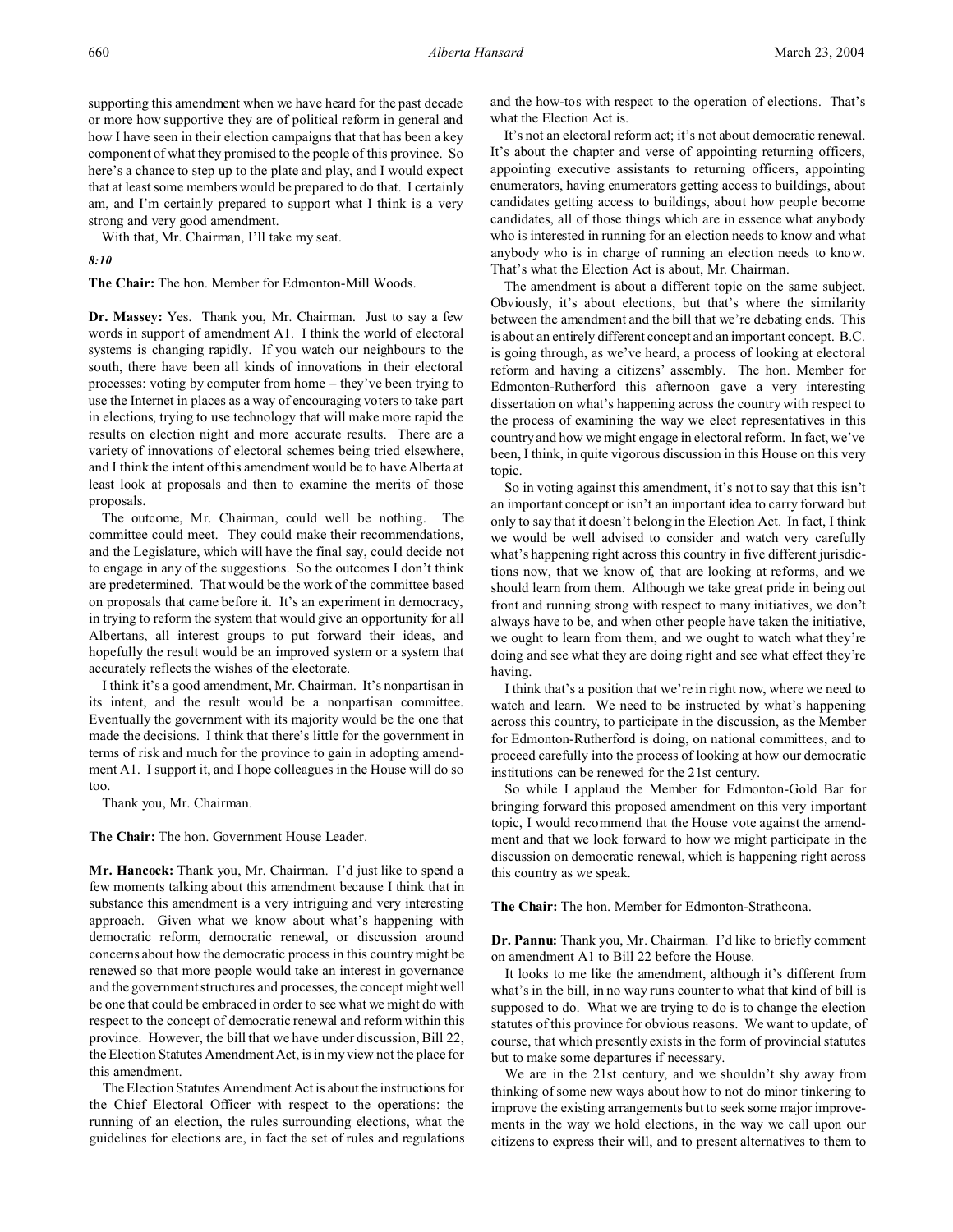#### *8:20*

I did pay careful attention to the arguments given by the Minister of Justice and Attorney General when he on the one hand said that the ideas contained in this amendment are interesting, that they seem worth our attention, yet argued that they don't belong in this bill. I don't see why or how one could argue that. If there are no formal, procedural problems with introducing this kind of amendment to the bill, then I think it's an appropriate time and opportunity to debate precisely this kind of important change in the bill so that it can provide Albertans with real choices. The fact that some other provinces, at least one province, have undertaken this kind of procedure doesn't mean that we have to wait until they get the results.

What this amendment is asking is that we consult with the citizens, provide citizens the ability to consult with each other and then offer their advice, their recommendations, their alternatives for further action. So I think the amendment is an important one. It deserves the support of every member in this Assembly, and I'm very happy to extend my own support.

When I spoke on this bill, Mr. Chairman, in second reading, I in fact raised the issue of proportional representation as one important alternative that we need to consider. What this amendment will do precisely is create an opportunity and a forum whereby citizens of this province will have an opportunity to look at proportional representation as an alternative to the first past the post kind of arrangement that we presently have in place.

The difficulty with this bill is that it doesn't really offer that kind of opportunity for citizens to make their choices, to at least study carefully those alternatives before making a final choice between either A or B, between the first past the post kind of electoral system, that we have had in this province for the last nearly hundred years – well, we did have, I think, up until the '50s some sort of proportional representation in this province. It's not something new in that sense, but it's a question of re-examining that possibility given that we know the flaws of the first past the post model of elections.

I think it is important. It is incumbent on us, indeed, to provide Albertans with an opportunity to examine carefully, to examine as part of a community forum different choices, and then make recommendations and move on from there to change the elections laws and statutes of this province. So I support this amendment, Mr. Chairman.

[Motion on amendment A1 lost]

**The Chair:** The hon. Member for Edmonton-Mill Woods.

**Dr. Massey:** Thank you, Mr. Chairman. On behalf of the Member for Edmonton-Gold Bar I would like to move the following amendment: that Bill 22, Election Statutes Amendment Act, 2004, be amended by striking out section 34. We have copies of the amendment for distribution.

**The Chair:** Hon. Member for Edmonton-Mill Woods, this amendment will be known as amendment A2.

**Dr. Massey:** Thank you, Mr. Chairman. Amendment A2 would have us strike out section 34 of Bill 22, which states: section 61(1)(e) is amended by striking out "\$200" and substituting "\$500." The effect of the amendment would be to leave the nomination fee at \$200. The reasons for the amendment, I think, are clear. If the goal is to invite as wide a range of people as possible to take part in the elections and to offer themselves for public service, then any move that makes that more difficult, such as increasing the amount of money that they have to raise, I think is a move in the wrong direction.

I mentioned before, when we were debating this at second reading, Mr. Chairman, that one of the great things about elections in our province is that you can take part in them and be successful without raising huge sums of money. We have, I think, to this point a rather open system with respect to people being able to participate without spending an inordinate amount of time or in some cases what might be an impossible amount of time trying to raise dollars just to take part in the election. The amendments as proposed in Bill 22 I think would be a deterrent for some people and will make it just a little bit harder for everyone that's seeking to run for public office.

One of the things that I think we have created is a culture almost of trying to keep elections affordable, and section 34 moves us in the wrong direction. We would all agree that one of the greatest services that a citizen can provide is to offer himself or herself for public office. In most cases I think it's a mark of a citizen who has great concern for the public good and is willing to sacrifice time and in most cases family and in many cases their occupations to take part in public policy debates and decisions through elected bodies and in this case the Legislature of the province. So we're opposed to anything and any movement that would have the effect of chilling or in any way making individuals feel less likely to offer themselves because of a fee that has to be put up before they can be entered in nomination.

#### *8:30*

Now, I realize that a number of people indicated that a \$300 raise is not that much in the scheme of things, but I think that if you look back at the costs of some of the campaigns that were run in the last two or three elections, you will find that the amounts spent by some candidates were very, very modest. They were campaigns where \$500 would have made a difference.

It's for that reason that I urge members of the Assembly to support amendment A2. Thank you.

**The Chair:** The hon. Member for Edmonton-Strathcona.

**Dr. Pannu:** Thank you, Mr. Chairman. I rise to speak to amendment A2, that proposes to strike section 34 of Bill 22, the Election Statutes Amendment Act, 2004. Section 34 of this bill seeks to amend section 61(1)(e) by changing the amount of the election deposit for provincial elections from \$200 to \$500 . I'm very pleased to support this amendment. As a matter of fact, my colleague from Edmonton-Highlands had this amendment ready to go forward in his own name.

The reasons for opposing section 34 of Bill 22 and, therefore, seeking to strike that section are as follows. One of the concerns that the New Democrat caucus has is the low level of participation of young people between 18 years and 24 who turned up to vote. This is the age group where no more than 25 per cent of electors or citizens decided to go to the polling booths to vote. We do not want to make changes in our existing statutes which govern election requirements that will further discourage particularly this young group of people.

Increasing the deposit from \$200 to \$500 is a 150 per cent increase in the deposit. Adding another \$300 on top of the \$200 that already exists as a deposit requirement may seem small to us in this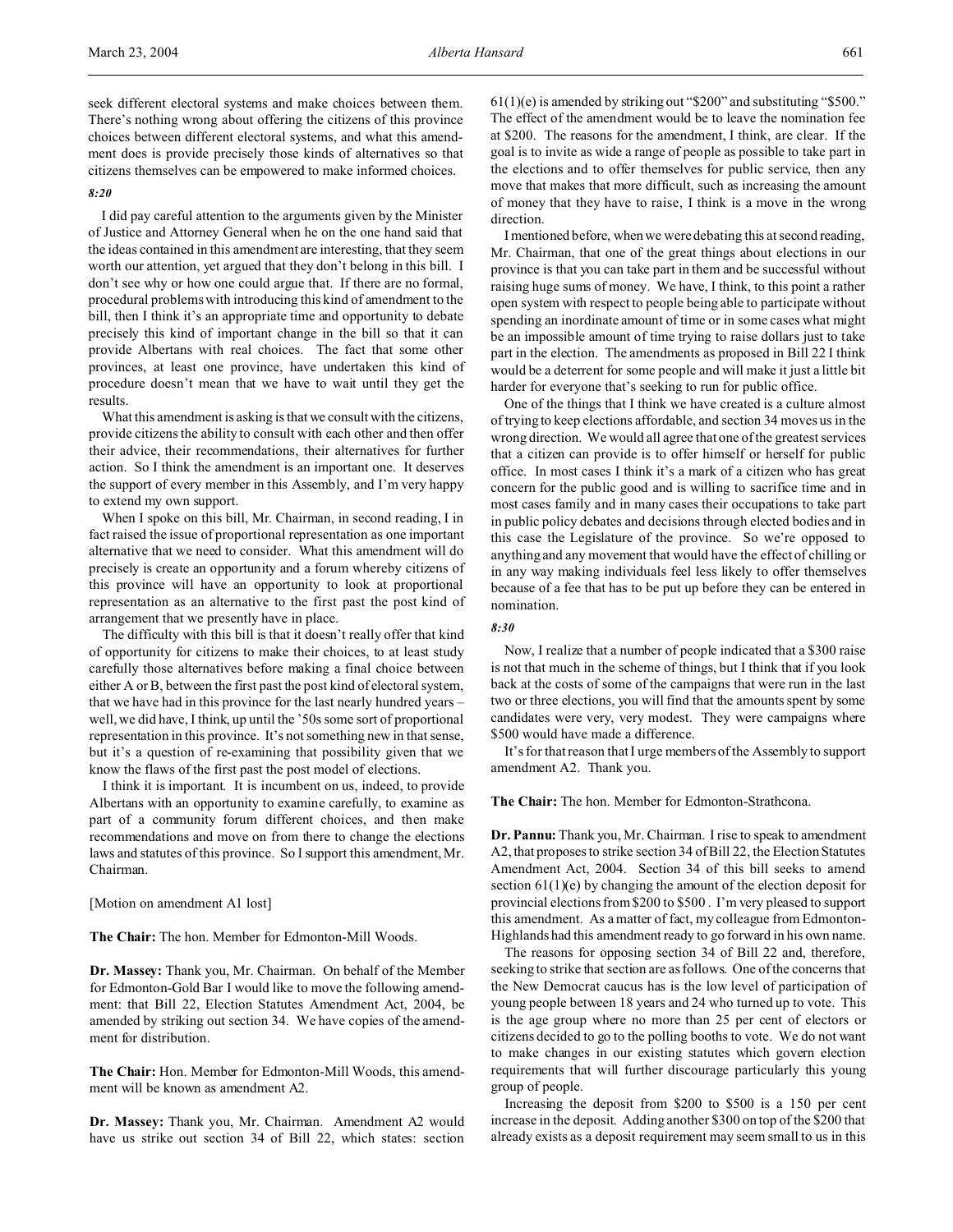Legislature or to people who are not in this Legislature but are well established and have good incomes, but there are lots of Albertans who are at a stage in life where they don't treat this kind of increase as slight, as something that is not substantial. I think that when they notice this kind of change, when they come to learn about this change, they will say: aha, you see; they don't understand our constraints, the constraints under which we live. I think that they would be discouraged from presenting themselves as candidates in the elections.

Certainly, even in political parties where there may be broader support and, therefore, financial resources for candidates to rely on, there is a problem. Those people who may very well want to run as independents, who don't have the assurance of support from a political party, would find it even harder.

Why would we want to make changes in the existing legislation that would in my view certainly discourage some citizens, particularly those who are of a younger age, those who already find elections either not a matter of interest to them and, therefore, don't turn up even to vote or those who may want to participate but may find that these financial requirements and considerations prevent them from presenting themselves and taking part as candidates in the democratic process, of which elections are a very important element and event?

So let's not make it either an established adult's game or a rich man's game. I think elections are for everyone. Democracy is for everyone, regardless of what our incomes are, regardless of our capacity to pay for various requirements of the Election Act to take part in elections.

I would therefore ask my colleagues in the House to vote for this amendment. If they did, the outcome of that kind of decision would be that we would keep a candidate's nomination deposit at \$200 rather than seeing it increase by 150 per cent, jumping to \$500 for this purpose. So, Mr. Chairman, I urge my colleagues to give serious thought to supporting the amendment, the point of which is to keep a candidate's deposit at \$200 and not let it go up to \$500.

Thank you.

**The Chair:** The hon. Government House Leader.

**Mr. Hancock:** Thank you, Mr. Chairman. I understand the logic and the concept being put forward by the hon. members in moving and supporting this proposed amendment. I would point out, as I did at the beginning of the discussion in Committee of the Whole, that the rationale for section 34 that was put forward and was recommended by the Chief Electoral Officer was to expand the purpose for which the deposit was actually in place. The second purpose which is being added here is so that there is an inducement to candidates to comply with the Election Finances and Contributions Disclosure Act by filing their financial statements after the election is done.

I would point out that the argument that section 34 actually increases the deposit and, therefore, could have the effect of denying people the right to run or is a 300 per cent increase is actually fallacious for these reasons. First of all, the deposit that a person might actually lose if they were not successful in obtaining 50 per cent of the winning votes in an election is being increased \$50, not \$300. By that I mean that the deposit is going from \$200 to \$500 under this amendment, but half of that is treated in the same manner as the original deposit under the old act. That is to say that half of that, or \$250, is returned to the candidate if they meet the threshold rules in the same manner as the \$200 deposit was returned under the old act. So the deposit which would be returned to the candidate if they achieved that threshold test is \$250. It used to be \$200. So if they don't achieve the threshold test, the additional cost to the candidate is \$50.

### *8:40*

The other \$250: there's no risk, no risk whatever to a candidate. It's completely a hundred per cent refundable to the candidate as soon as they comply with the law and file their financial statement. So this should not be a barrier to any candidate running.

The recommendation from the Chief Electoral Officer is to increase the deposit and put in that second clause. It shouldn't be a barrier because it's only a \$50 additional risk to a candidate. Quite frankly, any candidate getting into a contest and wanting to put forward their views will find many different ways, I'm sure, to do it, but at least some of them are going to cost more than the \$50 increase in the deposit.

I think that the sentiments that are being expressed about making sure that everybody has the right to participate in the process are very noble, but the increase in the deposit, I would submit, is a valid increase and a valid amendment that the Chief Electoral Officer wants for good reasons to make the electoral process function more smoothly. So I would ask members of the House to reject this amendment.

[Motion on amendment A2 lost]

**The Chair:** The hon. Member for Edmonton-Strathcona.

**Dr. Pannu:** Thank you, Mr. Chairman. I'd like to rise and attempt to improve this bill in some other respects as well. I have an amendment here. I should perhaps read it into the record and then send the original to the table and have it distributed.

**The Chair:** Send us about five copies including the original, please.

**Dr. Pannu:** Okay. Mr. Chairman, I'd like to move the following amendment on behalf of my colleague from Edmonton-Highlands: that Bill 22, the Election Statutes Amendment Act, 2004, be amended in section 8 by striking out clauses (c) and (d) and by striking out section 10. So there are two sections that this amendment proposes to either strike in full or in part.

Reasons in support of proposing this amendment, Mr. Chairman, are quite compelling. Section 8 in clauses (c) and (d) introduces a new kind of requirement, which says that the electoral officer

may assign, in respect of each elector whose information is contained in the register, a unique and permanent identifier number consisting of numbers or letters, or a combination of numbers and letters, to be used to assist in distinguishing an elector from another elector or verifying the information about an elector.

So that's clause (c).

In clause (d), Mr. Chairman, Bill 22 reads as follows: in subsection (5) by striking out "and" at the end of clause (e) and repealing clause (f) and substituting the following.

- (f) the unique identifier number assigned under subsection (4.1), and
- (g) anyother identification number assigned by other persons who provide information under this section to the Chief Electoral Officer to assist in distinguishing a person from another person or verifying the information about a person.

Now, these are the two clauses of section 8 that the amendment proposes to strike.

I'm going to turn to the reasons because they are compelling, I think, Mr. Chairman. In our judgment, in the judgment of the New Democrat caucus, this kind of assignment of an identifier number would increase the likelihood of a voter being identified not only for strictly election purposes as defined and as seen desirable by the Chief Electoral Officer, but that information could leak out, could in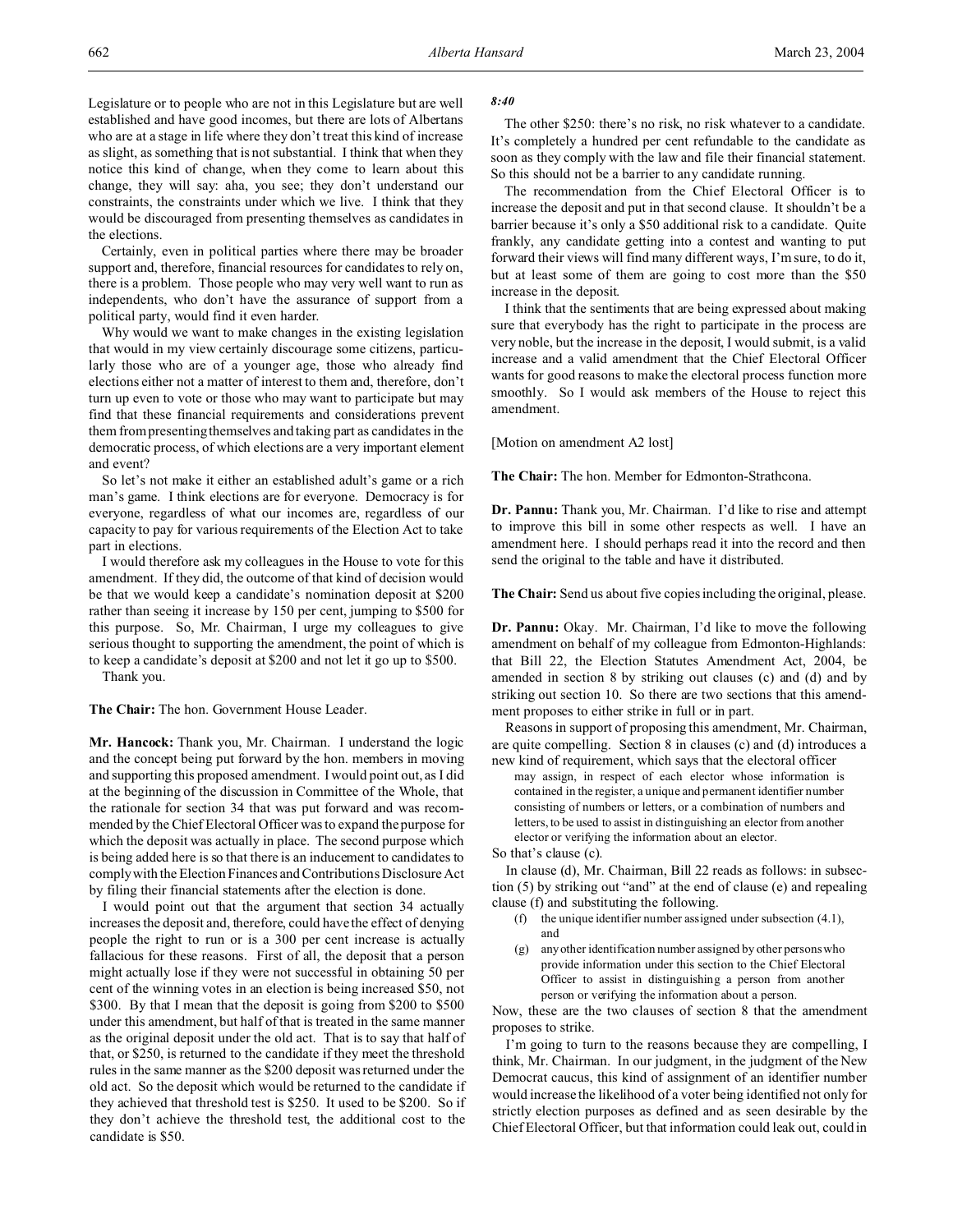So it is this very serious concern that we have heard Albertans express to us with respect to this change that's being proposed by way of Bill 22 that causes us to come forward with this amendment, which would be amendment A3, I think.

The reasons for proposing that section 10 be struck out are identical, the same reasons, because section 10 returns again to the use of the permanent identifier number. I think the allocation of permanent identifier numbers increases the likelihood of the information that must remain confidential remaining confidential. So why increase the risk of violating both the important confidentiality and privacy of individual citizens and electors?

Secondly, why increase this risk if it's likely to mean that it's going to be perceived by our electors, who already have a variety of other reasons not to turn out and go and vote on election day, as yet another reason, which is in my view a very, very appropriate one from their point of view. If it's going to increase the likelihood of their being identified as people who have voted this way or that way, then why even bother participating in the election process?

So it's for those reasons, Mr. Chairman, that I think it would be wise on the part of this Assembly, it'll be appropriate for the members of this House to vote for this amendment. If this amendment is voted in, that will assure voters, citizens that in the judgment of this Assembly there's nothing more important – nothing more sacred, I was going to say – than our commitment to preserving their confidentiality and privacy as they participate in the provincial elections in this province.

So I would urge members to vote for the amendment. Thank you.

## *8:50*

**The Chair:** The hon. member for Edmonton-Ellerslie.

**Ms Carlson:** Thank you, Mr. Chairman. I've thought quite a bit about this particular amendment in terms of whether I should support it or not. On the one hand, I think that at some point in time we have to look at different ways of ensuring that the most number of people are allowed to vote in elections as possibly can, and specifically all of those who wish to vote, whether they are residing at their specific location on the voting day or not, whether they would normally be available during voting hours or not. We have to find some way to facilitate the changes that we've all seen in our own lives in terms of being busier and being more mobile and not always being resident in the area that we are normally assigned to as a main residence.

So, on the one hand, I see the need to move toward some sort of an identifier where we can do different types of voting in the future, perhaps computer voting, perhaps phone voting, whatever. That's a debate that we need to have.

On the other hand, having been elected three times and now having gone through four nominations, I know first-hand the kinds of difficulties that one can encounter with lists. The one thing I do know first-hand to be absolutely true is that if a list can be wrong, it will be wrong. Whether you're using information from a telephone book, as is one of the suggested criteria here in this bill, or, as another criteria, using any other information obtained or available to the Chief Electoral Officer, one of those being conducting a door-todoor enumeration, I know the inherent, built-in inaccuracies of those systems.

In Edmonton in any given constituency the turnover yearly

because of housing prices has been around 25 per cent, so telephone books are between elections practically useless. If you use the federal lists, we've all seen at the federal elections how inaccurate those lists are and the long, long lineups of people who have some inaccurate information attached to their name on that particular list. I have helped to co-ordinate door-to-door enumerations in the past and have seen the errata sheets that fall out of those. The kinds of problems associated with getting accurate information at the door is also a huge problem.

So when we take a look at this bill and we understand the kinds of inaccuracies that are inherent in the existing databases that we have and we go to section 11, distribution of lists of electors,  $18(1)(c)$  and then subsections  $(a)$ ,  $(b)$ ,  $(c)$ ,  $(d)$ ,  $(e)$ ,  $(f)$  on page 5, you'll see the number of potential inaccuracies that there are.

We've seen it. We've seen every time I've had to use a list that in transcribing, the residential address becomes wrong; the postal code becomes wrong, the mailing address. The surname can be typed in wrong. The given name and middle initials can be typed in wrong. The telephone number of the person can be typed in wrong. The gender of the person can be inaccurately entered. The year of birth can be inaccurately recorded. Imagine the kinds of people who could be disallowed from voting if they go with their identifier number and it doesn't add up to the information that's on the list. I just see too many problems.

Until we can get the issues ironed out of how to correctly identify people and record accurate information about them and then keep that information accurate given the kinds of mobility that people have these days, I'm not going to support any identifier mark. I asked this question the other night – I got some answers from the Minister of Justice on it, which were very helpful but not as complete, I don't think, as I need – in terms of future uses of this. Until we actually see that this government or any other government can actually protect the privacy of people, I'm not in favour of identifier markers being given to people for any purposes, including this one.

I would hope that my mind could be changed in the coming years, Mr. Chairman, because I think that likely this is the way we will be going in the future, but I'm not convinced at this stage that the information will be accurate enough. We haven't heard what an acceptable error margin is for these lists and how they expect to correct the problems that are definitely going to occur, not possibly occur but will definitely occur.

Until I have those answers and until I have more confidence in a system that can track people accurately and protect their privacy accurately, then I can't support this part of the bill, so I will in fact be supporting this particular amendment.

**The Chair:** The hon. Government House Leader.

**Mr. Hancock:** Thank you, Mr. Chairman. I was most disappointed to hear the hon. Member for Edmonton-Ellerslie because in listening to what she had to say, I thought that she was creating all of the arguments why she would be supporting the concept of the unique identifier number and not voting for the amendment, and then she ended up in a sprint of twisted logic reversing her logic and rationale to arrive at the wrong conclusion.

In fact, the concept of the unique identifier number, again I hasten to add, is not an invention of mine as sponsor of the bill or of the government as sponsor of the bill, keeping in mind that the Chief Electoral Officer is an officer of the Legislature and operates from the direction of the Legislature through its Legislative Offices Committee. The request came forward for the concept of including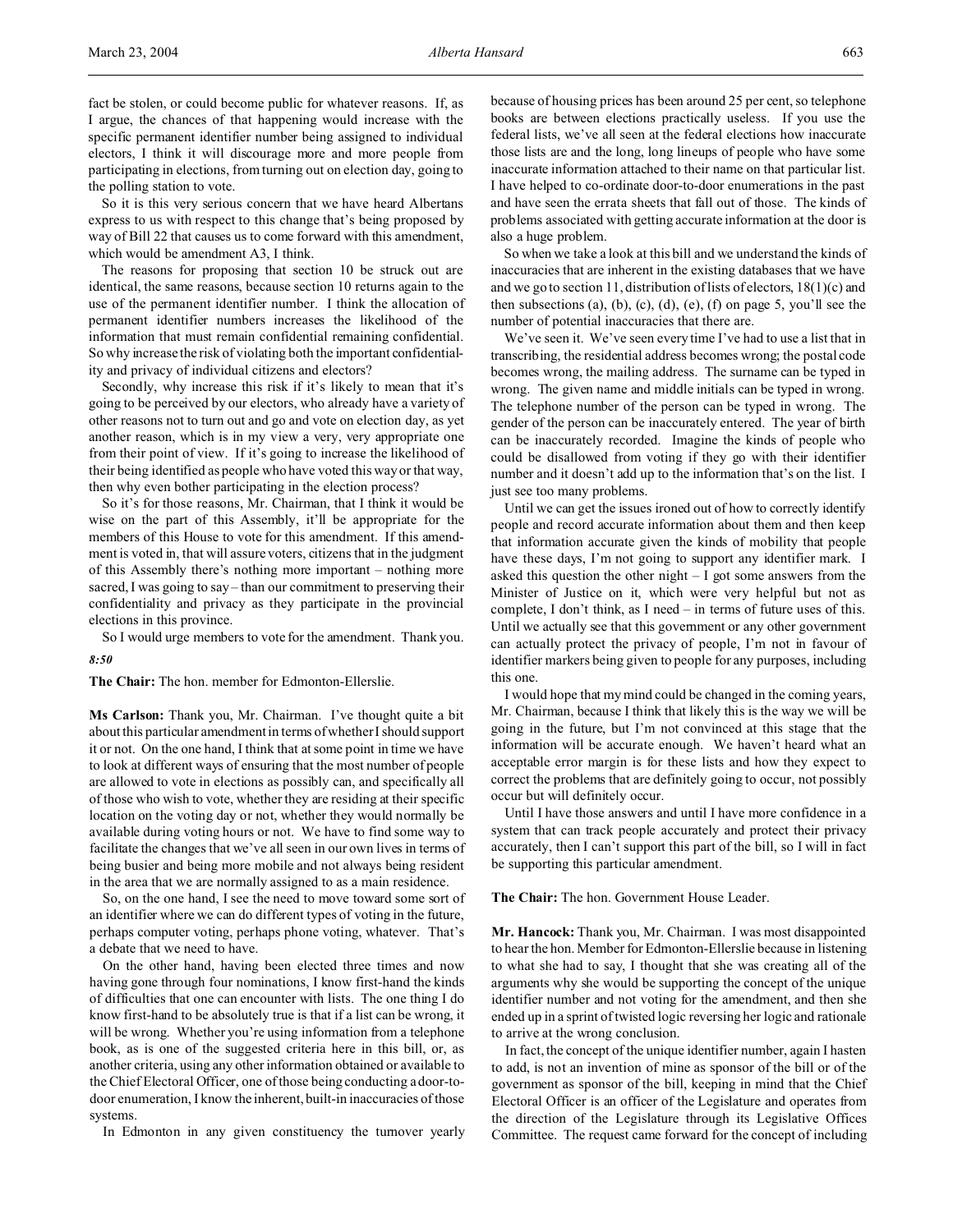the unique identifier number precisely to deal with the issues that the hon. member was talking about, and that is to make sure that you can have a unique file on each individual for the purposes only of having accurate elections lists and not confusing people who may have the same name who perhaps even live at the same address or have the same name and live at different addresses.

The hon. Member for Edmonton-Ellerslie was actually going through exactly the process that I thought would lead her to say that we ought not to support the amendment. That is to say that having gone through elections and having gone through nominations and knowing the processes that worked, although these lists wouldn't be available for nominations – I would hasten to add that these are for election lists. But having gone through the nomination process, she knows probably as well as anybody in this House how lists of electors are compiled and how they can be confusing when there's more than one person of the same name and certainly more than one person of the same name even at a certain address. It's very, very difficult to ascertain first of all whether the people on the list are eligible to vote and whether the right person is intending to vote and whether that person has voted.

What we ought to be doing, in my humble submission, is letting the Chief Electoral Officer have all the appropriate tools that he needs to make sure that the election lists are full, complete, that he can keep accurate information, that he can keep track of a very mobile population for the purposes of making sure that election lists are full, complete, and accurate and that he doesn't lose information that he should be keeping on a particular individual.

Now, this is a unique situation, Mr. Chairman, in that I don't think there are very many people in the House who believe that governments of any nature should keep files on citizens. To the extent possible citizens' information should be their own, and information should only be collected for appropriate purposes and only used for the purposes for which it's collected. I think we would all share that view in this House. I know that past members of the Liberal opposition, one that I met this weekend who is now the Privacy Commissioner of Saskatchewan, were strong advocates for the privacy of personal information. And in this House we passed the Freedom of Information and Protection of Privacy Act. There's a strong adherence to the concept that we should not be collecting information that we don't need as a government and that when information is collected, it only should be used for the purposes for which it was collected and those sorts of things.

But the Chief Electoral Officer situation is different in that first of all he's not government; he's an officer of the Legislature. Secondly, it's his job to collect information about an individual to ascertain whether or not they are eligible electors and, having collected that information, to create an electors list and to make sure it's accurate and to make sure that all electors who are eligible to be on that list are on that list and to keep track of that information. As we have a growing population and as we have a mobile population, that's a more and more difficult job.

He has requested one simple tool to allow him to do that job. That simple tool is to be able to take an individual's file, however he keeps it, presumably electronically, and attach a unique identifier number which would be that person's number. He doesn't want to use their social insurance number. He doesn't want to use any other number. He wants to be able to create a file number which he can then use to track that individual and to keep that individual's information and move it to whatever polling district it ought to be in when that person moves, to identify which John Smith it is that's moving, those sorts of pieces of information.

#### *9:00*

There's nothing sinister about this. There's nothing big govern-

ment or Big Brother about this. There's nothing in this which portends or suggests that anybody is going to a new system of voting. There's been no suggestion of new systems of voting. In fact, I indicated earlier in response to the Member for Edmonton-Ellerslie's comments on second reading that that was specifically not the situation. I again, at the beginning of the Committee of the Whole today, indicated that I had gone back and reconfirmed and had been advised that in fact there's no consideration at this time with Internet or on-line voting or any of those other things.

It's simply an administrative, an internal process to help ensure the accuracy of the list of registered voters, something which I think all Albertans have an inherent interest in being done properly, something the Chief Electoral Officer has said will help him in that task, a tool that we ought to allow him to have. So I'd ask members to vote against the amendment.

**The Chair:** The hon. Member for Edmonton-Ellerslie.

**Ms Carlson:** Thank you, Mr. Chairman. I have two questions for the Minister of Justice on this amendment and the information that he just shared with us. One is that you haven't answered the question of how you expect to be able to protect the integrity of these numbers. Electronic information is not safe. We don't have the kinds of safeguards available, I don't believe, at this time to protect the personal information. So that's one question.

The second question that you haven't answered is: how are they going to correct the errors, and what percentage of errors do we anticipate there to be from these lists? They are not going to be foolproof, and we need to know for those people who have got some error attached to their identifier that there's a process where they can still vote and have that information corrected in a timely fashion.

**Mr. Hancock:** Well, Mr. Chairman, as I've indicated on at least two other occasions in debate on this bill, first of all, the unique identifier number has nothing to do with the elector's ability to vote. They're either on the voters list, or they're not on the voters list. If they're not on the voters list, they get to be put on the voters list in accordance with the provisions of the Election Act, which allows the person to become a voter. The fact that they have or don't have the unique identifier number, which allows the Chief Electoral Officer for his own purposes to determine where that file goes and to take information with that that's attached to that number to different places in his database, has nothing to do with the eligibility of a person to vote.

Now, if a person's information is incorrect in the Chief Electoral Officer's database with respect to the election records, again that has nothing to do with whether there's a number attached or not attached. If their information is incorrect, it needs to be corrected, and it's corrected in the same manner as it is now under the Election Act. Nothing changes. In other words, they can be enumerated. If they're already on the list because the Chief Electoral Officer has obtained their information from some other source, then they would be asked, when the enumerations happen, to verify the information, and those corrections can be made at that time. They can examine the election list.

The indication to me was that the unique identifier number wouldn't be a public number on the voters list. I'm not sure of that. But even if it is, it is just one more piece of information which is of no value or interest to anyone else other than the Chief Electoral Officer so that he can tag his file to the number, and when he gets an indication that John Smith has moved from Edmonton-Whitemud to Edmonton-Ellerslie, he can take that package of information over to the other place.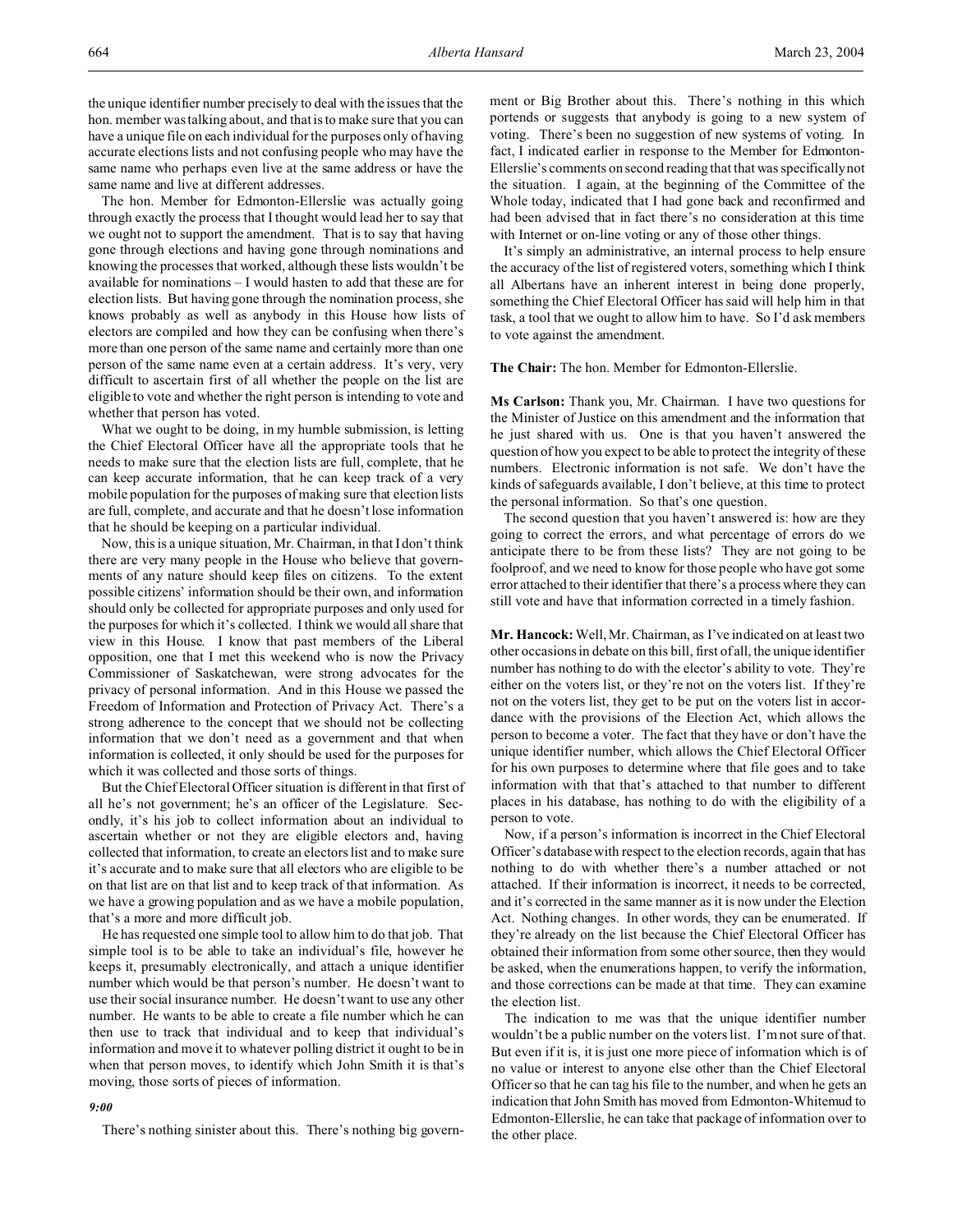We're in an electronic age. We have new ways of moving data and keeping data and holding files. It used to be a filing cabinet with a file and a list. Now it's a computer. The fact that they use computers and the question of whether the computer is secure or nonsecure has nothing to do with whether there's a unique identifier number attached. It's either secure or nonsecure, and with or without this unique identifier number the same concerns that the hon. member raises will be there. So I'm not sure I understand the concern that's being raised with respect to a simple administrative tool that the Chief Electoral Officer has asked for, what the possible concern with that might be.

I'll leave it at that, Mr. Chairman. I can't explain it any more clearly. I'm not inventing this. It's a request that we've had, and as I'm told and as I've tried to put forward to the House, this unique identifier number will simply be there, attached to an elector when they're enumerated or when they're put on the list for the first time. When that elector moves or changes in some way, that identifier number will be the way that the Chief Electoral Officer moves them through the system. But the system will exist with or without the unique identifier number.

**Dr. Nicol:** Mr. Chairman, I have a question on that explanation. So the individuals will have their unique identifier number so that if they move, they go in and they trigger their own identification with that unique identification number. That's when the Chief Electoral Officer grabs hold of this part of the data sent from Edmonton-Ellerslie, I think was the example you used, and moves it over to Edmonton-Mill Woods. Is that how you explained it? What if the individual does not know their unique identifier number? How do they go about clarifying that this name, et cetera, is to be removed from this section and put in that section? This is a whole process that I see really has a lot of potential but also needs a little bit of understanding as we go through this, because it's quite easy for people to move around and end up being on this continual voter list that we're trying to develop without ever being taken off in an old location.

I can give an example, Mr. Chairman. I register always in Lethbridge, yet when I came up here to my apartment, at the last election here was a little form underneath the door saying: please register. I was called three times asking why I hadn't registered, yet I was registered in Lethbridge. So, you know, what do we do with that kind of a situation? Would I have to put my unique number on here so that they could check and say: "Whoops. Sorry, Ken. You're already registered in Lethbridge"? That's the kind of, I guess, usefulness that we could see for this kind of number, but unless the individual who has the number is forthcoming, what value is it? If I don't put the number on it when I'm in Edmonton, they just have to assume that it's a different individual with the same name because that doesn't work.

It's quite possible to have the same name. I lived in an apartment building in the United States when I was in school, and I kept getting mail for a Ken Nicol in the next apartment building, at 214 instead of 216. I went over there one day, and yes, there was an individual there with exactly the same name, spelled exactly the same way. How do we differentiate those kinds of things?

So this is the kind of thing that if we're going to have those numbers, that helps, but also if we don't each take the responsibility to identify ourselves with that number when we do move an address, how do we keep the records clean? All we've done is created more confusion because there's an expectation of that clean record, but there's no mechanism to carry it through. So I would like to have an explanation on that if possible.

**Mr. Hancock:** Well, Mr. Chairman, I'm going to be really frank and say that I don't have the slightest idea how the Chief Electoral Officer is going to implement the use of the unique identifier number. What I do know is that the Chief Electoral Officer is a wellrespected, highly paid individual. I hope he's highly paid. I really don't know how much he's paid. I shouldn't say highly paid; I have no idea how much we pay him. But he's an officer of the Legislature, and we task him to run elections, and we task him to tell us what tools he needs to run elections, what structures he needs to run elections, and what things will make his job easier so that he can make sure we have fair and impartial elections in this province. One of the things he said that would make his life easier is if he had a unique identifier number that he could attach to electors' names so that he could determine one elector from another if they had the same names or if they moved from electoral district to electoral district.

I've got a job to do. I'm a legislator. I'm Minister of Justice and Attorney General, and I'm on a number of various committees, and we set policy. One of the things I don't do is interfere in the management of my department. We hire deputy ministers to do that. One of the things that I should not and cannot do is interfere in the operations of the Chief Electoral Officer. So when he comes and says: here are some things that we ought to do to make the Election Act work better and here are some details – it's one of the few acts that has this kind of detail, one of the few acts that specifies with such degree of codification exactly what happens, whether he can hire an executive assistant. There's good reason for that, I'm sure. One of those good reasons is that people ought to know with a great deal of clarity exactly what the election rules are.

I can't answer the question of what precisely a unique identifier number is. But because I can't answer that question precisely is not a good reason not to trust the Chief Electoral Officer when he says that it would be a very good tool for him to use in making sure that we have accurate election lists. So once again I would ask the people to take his advice and defeat the amendment because it's not a sinister object, it's not another way of turning Albertans into numbers, it's not another way of collecting personal information that the Chief Electoral Officer or government ought not to have; it's simply to be used by the Chief Electoral Officer as a way of keeping the election list straight.

### *9:10*

**The Chair:** The hon. Member for Edmonton-Strathcona.

**Dr. Pannu:** Thank you, Mr. Chairman. I find the debate to the amendment that I moved very, very interesting. One learns more as one listens to every bit of statement that's made.

No one is suggesting that the Chief Electoral Officer's credentials are in question. We have before us a piece of legislation that's come to us as a piece of legislation. We have to make a judgment on it. Our Chief Electoral Officer has made a recommendation. It's our job when that recommendation takes the form of a piece of legislation to examine it carefully and ask questions that are pertinent in our view to the change that's being proposed.

The Minister of Justice has acknowledged himself that he doesn't exactly know the reasons and the various uses that the Chief Electoral Officer wants to put this information to or may choose to put this information to. So since he doesn't know, does he want us to use that as a good enough basis to vote for the proposed legislation?

We are asking serious questions about serious changes that are being proposed. I'm sure the Chief Electoral Officer would not have asked for this change unless he had very strong reasons. The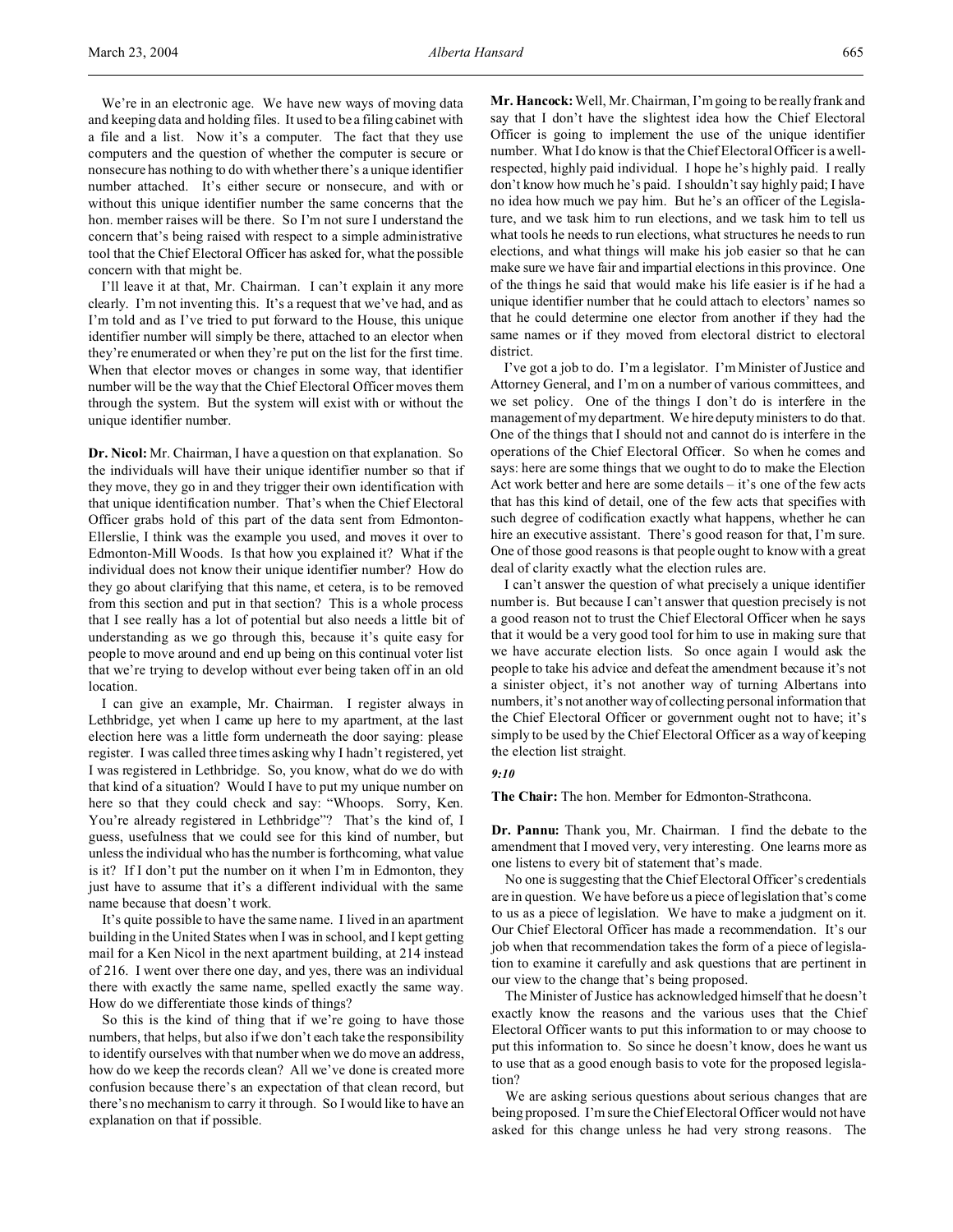minister has not been able to spell those reasons out for us. On the other hand, we have raised some important, pertinent, serious questions about what this particular section proposes to achieve and do.

If we don't have the reasons that are persuasive enough and the minister can't provide those reasons, then it's too bad. I have sympathy with him. We're not asking him to interfere in the Chief Electoral Officer's decisions; we're asking him to shepherd this legislation through this Assembly by offering clear, persuasive arguments. He has failed to do that, so I suggest to you, respectfully, Mr. Chairman, that the Assembly ignore the appeal and the basis on which the appeal has been made, that we trust someone else. I think we have to trust our own collective judgment in this House.

So I ask members to vote for the amendment. Thank you.

[Motion on amendment A3 lost]

**Dr. Pannu:** Mr. Chairman, I've got one more amendment here that I'd like to move on behalf of my colleague from Edmonton-Highlands. With your permission, Mr. Chairman, I would like to move on behalf of the hon. Member for Edmonton-Highlands that Bill 22, the Election Statutes Amendment Act, 2004, be amended by striking out section 90.

**The Chair:** You have moved amendment A4; have you?

## **Dr. Pannu:** Yes.

**The Chair:** Okay. We'll just wait a moment until a few people get a copy of it.

**Dr. Pannu:** All right. Thank you, Mr. Chairman. Section 90 of Bill 22, Election Statutes Amendment Act, 2004, increases the amount of contributions that can be made under the Election Act by individual persons, corporations, trade unions, employee organizations to registered parties and to candidates. The existing legislation puts those limits for contributions to constituency associations at \$750 to any registered constituency association and \$3,750 in the aggregate to the constituency associations of each registered party.

Section 90(1)(a)(ii) increases the limits from \$750 to \$1,000 and from \$3,750 to \$5,000 in the case of a registered constituency association and a registered constituency association of each registered party respectively. It also increases the ceiling from \$1,500 to any registered candidate and \$7,500 in the aggregate to the registered candidates of each registered party. These numbers are changed to \$2,000 to any registered candidate and \$10,000 in the aggregate to the registered candidates of each registered party.

It seems to me, Mr. Chairman, that these increases would make the playing field even more uneven than it is presently. We have information provided by the Chief Electoral Officer's office over the previous elections which clearly indicates that the parties in this House do not receive the corporate or individual donations and contributions in amounts that in any way look similar, thereby making it a very uneven contest based on just the amount of money that's available.

# *9:20*

Certainly, the Progressive Conservative Party is the prime beneficiary of the existing arrangements. The new arrangements that are being proposed by way of this bill in section 90 would increase that advantage very unfairly to the Progressive Conservative Party at the expense of the competitiveness of the elections process. After all, it's the funds that make the election machines go, and given our knowledge of how the contributions in this province work with respect to party in power and parties in opposition, I submit that the considerable increases in the ceilings with respect to both contributions to candidates and political parties for election purposes will simply make that situation much worse.

So for that reason, I am happy that we have brought this amendment before the House and, certainly, would like to ask other members to support this amendment so that the proposed change is struck out, thereby keeping the existing levels of contributions where they are now, thereby preventing further inequality in the monies received for election purposes by the political parties in this province as they enter the election period.

Thank you, Mr. Chairman.

**The Chair:** The hon. Member for Edmonton-Ellerslie.

**Ms Carlson:** Thank you, Mr. Chairman. This is another amendment that I'm definitely supporting. It's always struck me how easy it is for government members to raise money and how tough it is for opposition parties to do the same. Here we see in this particular Election Act the government moving forward to make their job even easier in terms of what the limits are for fundraising.

I would be much happier if we set a spending limit for elections that would allow more people to participate in the process rather than fewer. This truly does become an old white man's game at some stage because that's who traditionally has the most access to money. That's a process that needs to be stopped, not enhanced or promoted, and that's what we see through this act: limits just get higher.

I don't ever want to see us go to an American-style model, where you can't even start a nomination campaign if you don't have access to a hundred thousand dollars or more and then talk about election campaigns that are in the hundreds of thousands or millions of dollars. That doesn't allow people to be a part of the process.

It should be a duty for all of us who have been in this system to promote greater numbers of people to run regardless of the political background that they come from because that is where we will get the best government, and that is where we will get the most representative government: from a greater number of people participating in the process. When we see campaign donation limits being increased as they are in this particular act, we see people distancing themselves once again from politics and politicians. What does a person have in common with people who are going to be spending \$2,000 or \$10,000 or \$1,000 or \$5,000 or \$15,000 on campaigns? Very little if anything at all.

This does nothing to help us move towards solving the problem of a new age group of completely disenfranchised voters, Mr. Chairman, and I'm talking about young people. When we take a look at those who are under the age of 30, what we see now is that huge numbers of them don't vote. In fact, seldom do more than 30 per cent of them vote. Why is that? They're disenfranchised for a number of reasons, and not the least of those is how they see these big-money campaigns rolling out. This particular act facilitates that. The amendment attempts to correct that by striking out section 90.

When we see the kinds of dollars that are being increased here, potentially you can spend about \$5,000 more in any particular campaign through the various categories. Candidates, constituency associations, the party system itself: all of these things are being changed now. The limits change during the writ time, so people can give increased limits to a constituency or to an aggregate of a number of constituencies.

For the individuals the only thing that doesn't change is how much can be given to each registered party. I think people would be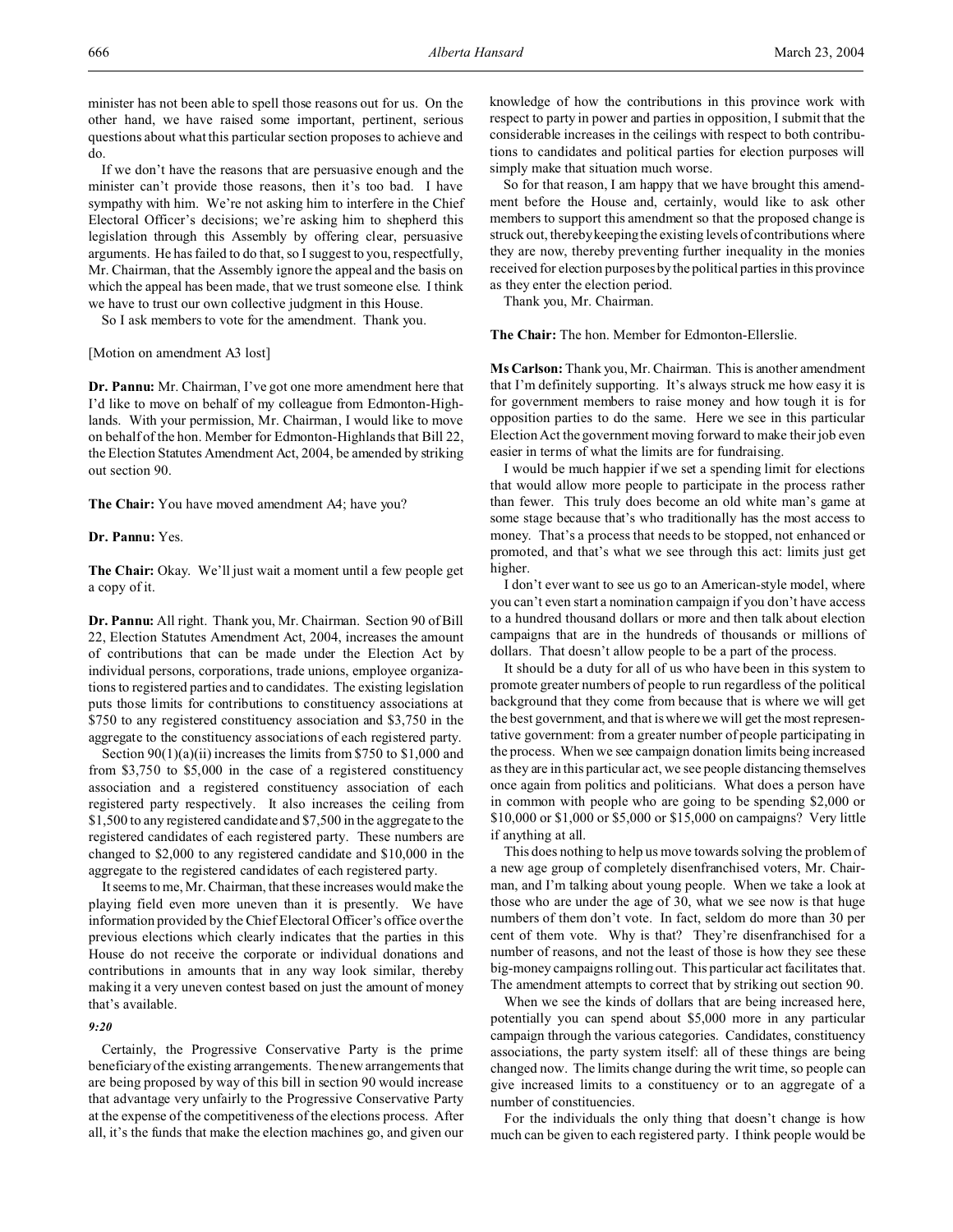surprised to learn that the amount of money that companies can give to registered parties now is \$15,000 a year. It's a huge amount of money, and it's enough to directly influence some parties and some candidates. That's exactly what we have to get away from.

I'm supporting the federal changes that have been made, which put caps on how much money companies and individuals can give to parties, to associations, and to individuals. The federal changes have completely reversed, flipped, how money can be spent. Now the limit is \$1,000 for corporations not just to a candidate but during a whole election period.

So that's very interesting, Mr. Chairman, because under these changes not only can you give \$2,000 to candidate A, but you can also give it to candidate B and C and D and E and F if that's where your pocketbook will stretch if you're a company or an individual. Under the federal rules that amount is capped at \$1,000 total, so if you want to give it to all those candidates, you've got to split that \$1,000 up between all of them. That means you have very little influence on decisions that that candidate, if successfully elected, will be making in the future. That's the way politics should be run. That is not the way this government is going in terms of how we see the increased limits happening here. I can't support that, Mr. Chairman. So I'm very happy to see this particular amendment come forward.

In fact, I think that just striking it out isn't enough. I would like to see an amendment come after this that reduces all of those limits. Let's see how that looks for more people being able to get involved in the process because many people now, particularly women, Mr. Chairman, are unable to run because they simply can't raise the money.

I'd like to speak for a moment about a club that we organized some years ago to address this particular situation. Fifteen years ago two people were very concerned in the Edmonton area about policy resolutions not being supported that directly impacted women. So those two people started a club here in Edmonton called the Edmonton women's policy association. That club was a subgroup of the Liberal Women's Commission. The Liberal Women's Commission is a commission for all women who are members at either the federal or the provincial level. You automatically become a member, if you want to be, when you buy a Liberal membership. Under that commission clubs can be formed for specific objectives.

This club was initially formed 15 years ago to bring forward policy resolutions at conventions that were particularly important to women. They dealt with all kinds of issues: lots on the social side, lots on the protection side, and a lot of them dealing with justice issues. That club formed 15 years ago, and I joined that club 14 years ago. As soon as I heard about it and saw the kind of work it was doing, I joined it.

What we found after going through a couple of conventions at both the federal and the provincial level is that you could get the resolution on the floor, you could get the resolution passed, but until you could get the politicians sitting at the table to act on it, it never had any effect at either the federal or the provincial level. Then what we realized was that not only do we have to develop good policy resolutions, but we have to elect women as politicians so that we have our voice at that table helping to make those decisions. So we went out and started to form SWAT teams that would go out and work for different candidates who supported our particular mandate. What we found was that primarily those were female candidates, and what we found then was that there weren't very many female candidates around.

#### *9:30*

So we started to develop some research into why that was. One of

the primary reasons for that was that those women couldn't raise any money, Mr. Chairman. They just didn't have access to resources the same way that male candidates did. At that time, then, the club decided that, well, in order to get these great policy resolutions put forward that we're developing and in order to support the women candidates in ridings where they actually have a chance to win, we better start raising some money for them, because that's the final barrier for them to get there.

Twelve years ago we started having an annual brunch on International Women's Day, a very significant day for women across this country and an excellent time to get people together in a venue where we could promote issues that were important to women across this country and bring in keynote speakers that identified with the issues and would support them and promote them and also at the same time provide the fellowship of having women with like-minded ideas getting together and giving them a chance to get to know each other and talk and look for issues for them to support, to listen to the keynote speaker, and also be able to raise some funds. We've always kept the ticket prices reasonable so that more women than less could come, and we've always encouraged people who couldn't attend to donate their tickets so that those who couldn't afford to come could also be able to come.

Now, keynote speakers over the years, Mr. Chairman, have been very varied. They've been federal and provincial politicians, they've been male and female, and they've come forward and talked about a variety of issues that are very important to us, not the least of which are some of the barriers that women face in politics and how in many ways we've seen some changes over the past 15 years, but in many ways we also haven't.

It was my great privilege this past International Women's Day to be the keynote speaker, Mr. Chairman. That was a real honour because I've seen that club grow, and in fact it's grown and developed in parallel to my own political career. So it was a real honour for me to be this year's keynote speaker. What I did talk about was the women in politics who have been mentors and role models and some of the great things that we have learned about politics and running but some of the barriers that are still out there. So it was very nice to be able to get up and speak. We had about 350 women at that particular brunch. I think the biggest selling brunch that we have had was when Paul Martin came to speak. That was prior to him being Prime Minister, and at that brunch we sold about 750 tickets.

What happens with that money is that the club puts it into an investment plan, and we keep the money separated for federal and provincial candidates. When the elections are called, then we take that money out and divide it amongst those women in Edmonton and the Edmonton area that are running and deliver it to them the day the writ is dropped. That's a very significant day for us to deliver that money, Mr. Chairman, because, as we who have run in campaigns all know, most of your expenses in a campaign are up front. We know that we have to pay the rent, we have to install the telephones, we have to pay the deposits, we have to order a brochure, we've got to get those signs up there, and those are all upfront costs.

So it's very significant for members of the club to be able to walk into a woman's campaign office on day one and hand them a cheque. Traditionally for provincial politicians it's been around \$800 because at the provincial level we have more women running than at the federal level. Traditionally at the federal level it's been about \$2,000 per candidate because there are fewer running. That's a significant amount of money, Mr. Chairman, and it is very much appreciated by those women who are candidates and by those who are operating their campaign offices.

One of the ways that we've been able to promote and support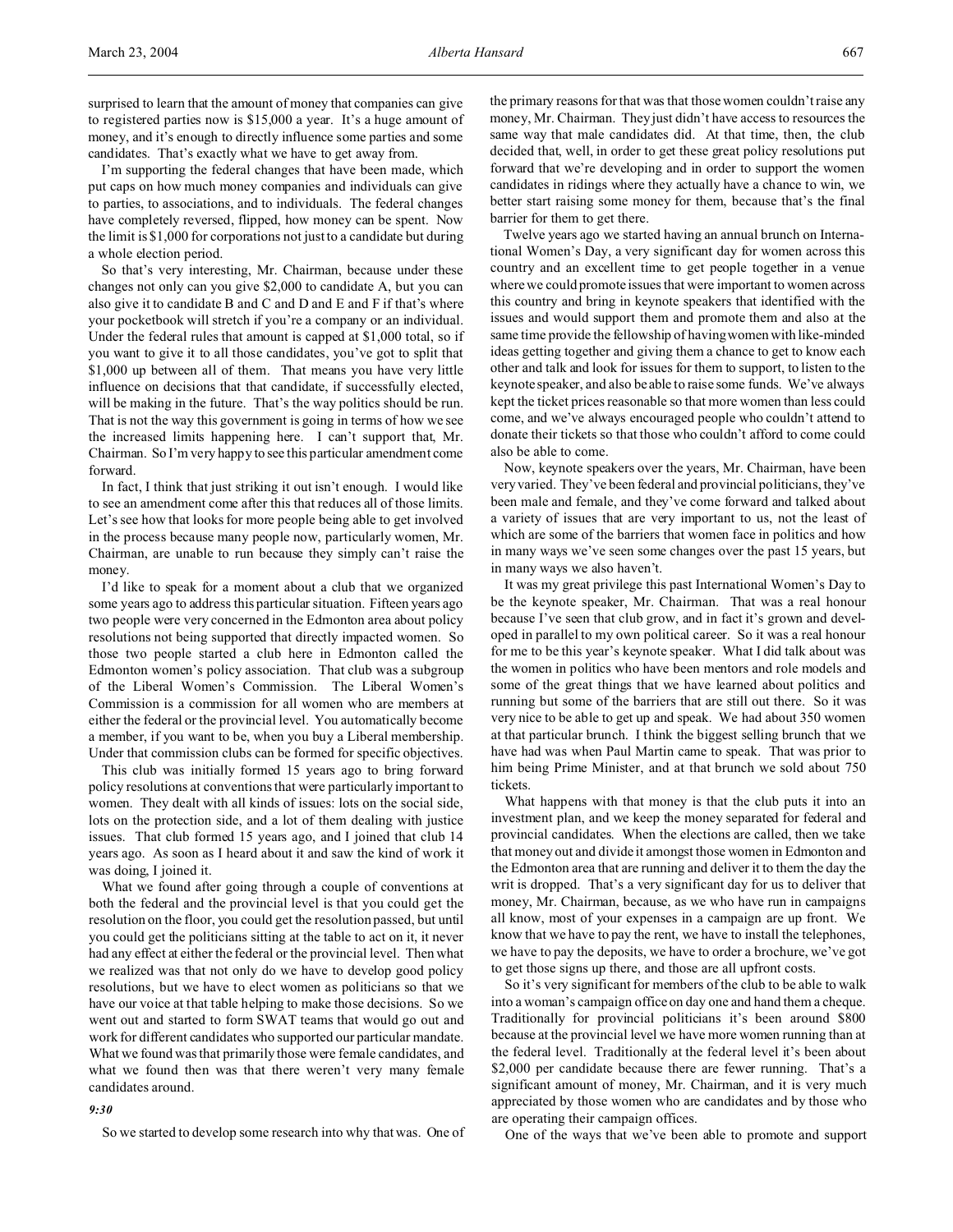women candidates over the years is through this club. It's now in its 15th year. It is the only fundraising event that is held annually on International Women's Day in the federal party, and it is widely recognized. The model is looked at by many different associations across the province, but none have been able to duplicate it to this stage.

I have to say that the core group of women that organize this club is about 15 people. They work very hard, and they work tirelessly. But when elections come, the club attracts many more people, 200 to 300 volunteers who form the SWAT teams and go out and telephone and door-knock and otherwise help people run their campaigns.

I have to say that I have had the good fortune of having executive members of that club run all of my campaigns, Mr. Chairman, whether they've been nominations or elections. We've had key people in that group come out and devote their time to my campaigns, and as a result I believe I've been successful because of their assistance. In fact, in this upcoming campaign my nomination chair is a past president of the club and my campaign chairman is a past president of the club, and they're all still actively involved.

We're now at the stage where we're mentoring young women to come in and take the reins of leadership and raise the bar for us in terms of the next level that we get involved in. So that's been an amazing process to be involved in.

#### **Mr. Hancock:** A point of order, Mr. Chairman.

**The Chair:** The hon. Government House Leader is rising on a point of order I can only guess.

#### **Point of Order Relevance**

**Mr. Hancock:** Thank you, Mr. Chairman. On relevance. I've been listening intently on this women's policy club. I think I've heard about the executive for the last 15 years and the value of the policy club and all that sort of thing, but I haven't heard one iota about the amendment, which is about not raising the fundraising limits. I heard "fundraising" a couple of times, but that's about as close as she got.

**The Chair:** The hon. Member for Edmonton-Ellerslie on the purported point of order.

**Ms Carlson:** Mr. Chairman, it's too bad that the minister only started listening halfway through, because certainly I did talk specifically to this amendment and to the changes it's making in fundraising and about how it's relevant for people who can't raise the money, which is the real problem with the changes in this act as it stands. If he would just have a little patience and let me finish, I would conclude by talking about those specifics as well.

**The Chair:** Well, as they say, coincidence and convergent thought. The chair has been wondering how this was relevant to A4, and I'm glad you've explained that to us right now. Truthfully, the earlier part certainly was dealing with the material of section 90. It's all very interesting about the club, but if you could sort of bring that back to the essence of amendment A4, that would be helpful, I think.

#### **Debate Continued**

**Ms Carlson:** Thank you, Mr. Chairman. While I would like to talk at greater length building my case about the club and why it is replacing some of the discriminatory practices that we would otherwise see attached to women candidates and their inability to raise funds, I will return directly to how the problem is perhaps not understood by government members, who want to oppose this amendment.

By raising the limits that any particular individual or company can spend on a campaign, we disenfranchise many people, and particularly we disenfranchise those people who otherwise have a hard time raising money. Those, as I said, Mr. Chairman, are primarily women or fringe candidates who don't have parties of recognition behind them. We have found in our party ways to try and mitigate those problems by the fundraising through the club and other kinds of sources, but it only hurts us even more and once again hurts us if we raise the limits for the fundraising in this particular instance.

So I once again say that I support this amendment. I do not like the part of the act as the changes are implied here. I urge all members of this Assembly, and particularly all members of this Assembly who support women moving forward in politics, to support the amendment.

# *9:40*

**The Chair:** The hon. Member for Edmonton-Mill Woods.

**Dr. Massey:** Thank you, Mr. Chairman. I appreciate the opportunity to say a few words about the amendment with respect to section 90. The increases are \$500 for a candidate, \$2500 for candidates, from \$750 to \$1,000 for a constituency association, and from \$3,750 to \$5,000 for constituency associations. The donations to parties remain the same as they were previously, at \$15,000.

Campaign contributions have always been a source of controversy and concern. I think that it's fair to say that in our province there's been increasing concern over special interests and funding candidates at election time and the role that money plays in decisionmaking in the province. We propose, for instance, a lobbyist registration so that the kinds of inferences that are affecting politicians in the province are transparent and up front for everyone to see. Our caucus believes that changes to the act should have been brought forward. Our present policy would ask that individuals, corporations, and unions could donate more than \$5,000 a year. That's the policy as it's outlined by our party at the present time.

So I think clearly the thrust is to reduce the amount of money that can be donated. At the same time, we have suggested that the amount of money for constituencies would not change. We've also indicated that the money for the donations to individual candidates would not change. So the amendment is more consistent with what we have proposed as a party, and the proposals in the bill move in a direction quite opposite from what we think is healthy for election financing in the province.

The same arguments, I think, may be used for this section as were used in trying to argue against the increase in the amount of money that people are required to put down for nominations. I think we are wise to promote and to try to foster a political culture where big money and big dollars don't become a major influence in campaigns and in the election of people to the Legislature. The danger of that, I think, is all too well apparent from campaigns south of the border and the amounts of money required to run for political office in some jurisdictions. Some positions in the States, people elected to decide public business, have turned those elected officials into full-time campaign money raisers, and it certainly has distorted the whole political process.

These numbers in section 90 are certainly not of the same magnitude as some of those south of the border, but they are moving in that direction when we start increasing the amounts, even as modest as some of these increases are. I think that it was wise to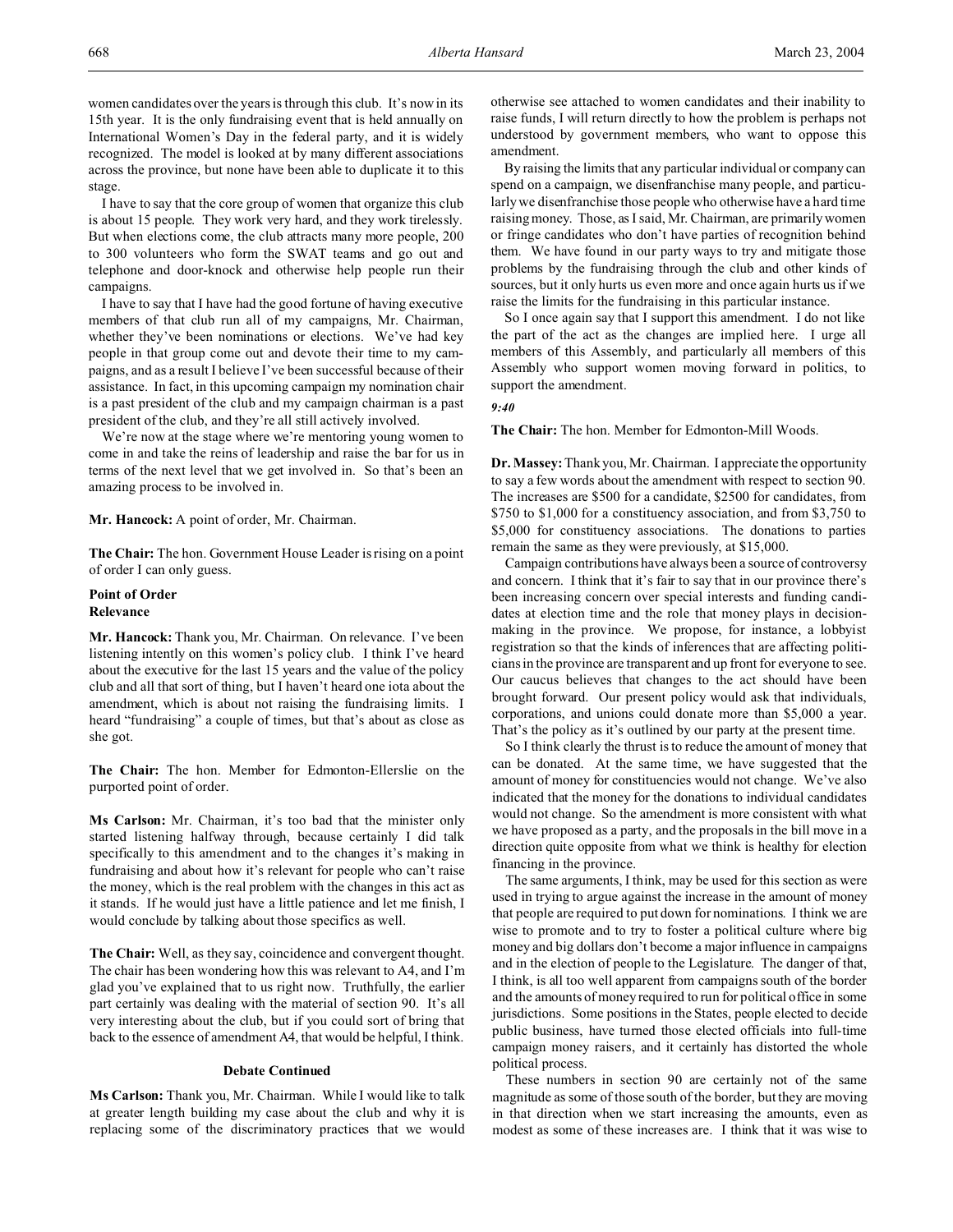With those comments, Mr. Chairman, I would urge members of the Assembly to support the amendment and to ensure that campaign financing remains much as it is. Thank you.

**The Chair:** The hon. Member for Edmonton-Strathcona to conclude debate.

**Dr. Pannu:** Thank you, Mr. Chairman. I want to just add a few comments in support of the amendment. When speaking on this bill at second reading, I drew the attention of the House to the direction in which the federal legislation has moved relative to the ability of parties and candidates to raise funds.

It's refreshing to note that all of the parties represented in the House of Commons agreed some time ago to reduce political party dependence on big money – big organizations, corporations, labour unions, and others – and felt that it will greatly serve the democratic process to make election campaigns undertaken by political parties independent of big corporate donations, labour union donations, and will free political parties from the need to depend on big money, whether it's coming from individuals or groups or corporations.

So we have now national legislation which enables elections run by registered political parties to be funded from public funds, thereby freeing all political parties from undue possible influence by powerful players, be they banks, be they corporations, be they labour unions or other groups. This, I think, is a very desirable kind of development at the federal level, and one would hope that we would move in a similar direction if we agree that independence of political parties from special interests and powerful entities or groups is important for the health of democracy in our province and in our country.

That's not what this bill tries to do. Particularly section 90 of this bill, Mr. Chairman, in fact entrenches further the ability of special interest groups, corporations, rich and wealthy individuals or other special interest groups to be able to fund the elections by selecting a party of their choice in a way which I think is detrimental to the health of the electoral process and certainly to the health of democratic processes in this province.

## *9:50*

I would hope that we don't want to increase the influence of and don't increase the dependence on special powerful interests by making changes in the elections statutes which will further strengthen the ability of special interests and powerful groups to influence election outcomes or election campaigns because they have the ability through large amounts to fund campaigns to influence the election outcomes.

That's why this amendment is so important, and that's why section 90 of this bill is a matter of such grave concern not only to me, not only to members of the opposition parties in general but to citizens, and citizens are becoming very cynical about the fact that election campaigns can be bought and can be influenced in very consequential ways simply with the power of money that corporations or special interest groups can throw at election time in the direction of political parties of their choice, and we know which political party is their first choice in this province. That's very clear from the official records in this province. It's the party in power. The Progressive Conservative Party of Alberta is the greatest beneficiary of such big donations coming from a very small number of powerful

special interests, sometimes big money, sometimes corporations, sometimes other organized groups.

So it is for that reason, Mr. Chairman, that the New Democrat caucus has been very happy to move this amendment which will strike section 90 so that we maintain whatever balance there is in the existing legislation. In fact, I urge all parties in this House to move towards taking steps similar to the ones that all parties in the House of Commons have agreed to take to reduce the dependence of political parties on these big donors and big donations and provide public assistance which is fair and appropriate for us to run our elections.

Thank you.

**The Chair:** The hon. Government House Leader.

**Mr. Hancock:** Thank you, Mr. Chairman. Just briefly with respect to the amendment. The amendment, as we've heard, proposes to delete section 90 of Bill 22 and by doing so would then leave the act as it is. So with respect to contributions to registered constituency associations and registered candidates the limits would be as in the existing act.

Now, the existing act was passed, as far as I can recall, in 1980, and there's been no change to those limits since 1980. The changes that are being proposed here are relatively modest. They're a 33 per cent increase in the amounts, from \$750 to \$1,000 in one case and from \$3,750 to \$5,000 in another, relatively modest in amount given that it's been that since 1980, which by my calculation in math is about 24 years, so I don't think it's untoward to increase those limits.

I think it behooves us to point out that no increase has been made to the limit of \$15,000 to each registered party. That's been kept the same, so I think the protests about how it affects those in government as opposed to those who are in opposition or otherwise are really a bit of a stretch. The bottom line is that every now and then you have to revisit and modernize legislation. You have to keep it current. You have to take a look at it, and in this case, where the limits were set some 24 years ago, it's not untoward to revisit those limits and put in a relatively small increase given the period of time over which this stretches.

I would suggest that there's nothing nefarious or untoward about section 90 as it's proposed in the act. In fact, it's quite reasonable. It doesn't move it to unrealistic limits. It doesn't go any further than simply making those changes.

Quite frankly, I think that there's another good reason not to adopt this amendment, and that, I believe, is that it's not quite so simple as simply to make that amendment. There also would have to be corollary amendments made with respect to the receipt side. In the member's haste to deal with this, unless he maybe has some other separate amendments that he intends to bring forward to deal with the other portions of it after this particular amendment has been passed, he's missed out the corollary amendments which would be necessary to make this amendment effective.

So in its current form, certainly, and also because of its substance I think the House should deny this amendment.

#### [Motion on amendment A4 lost]

**The Chair:** The hon. Government House Leader.

**Mr. Hancock:** Thank you, Mr. Chairman. We've had a wonderful day of debate on elections. I think it's been enervating for all of us, and it probably behooves us to go home and reflect on the wonderful debates, so I would move that the committee rise and report Bill 24 and report progress on Bill 22.